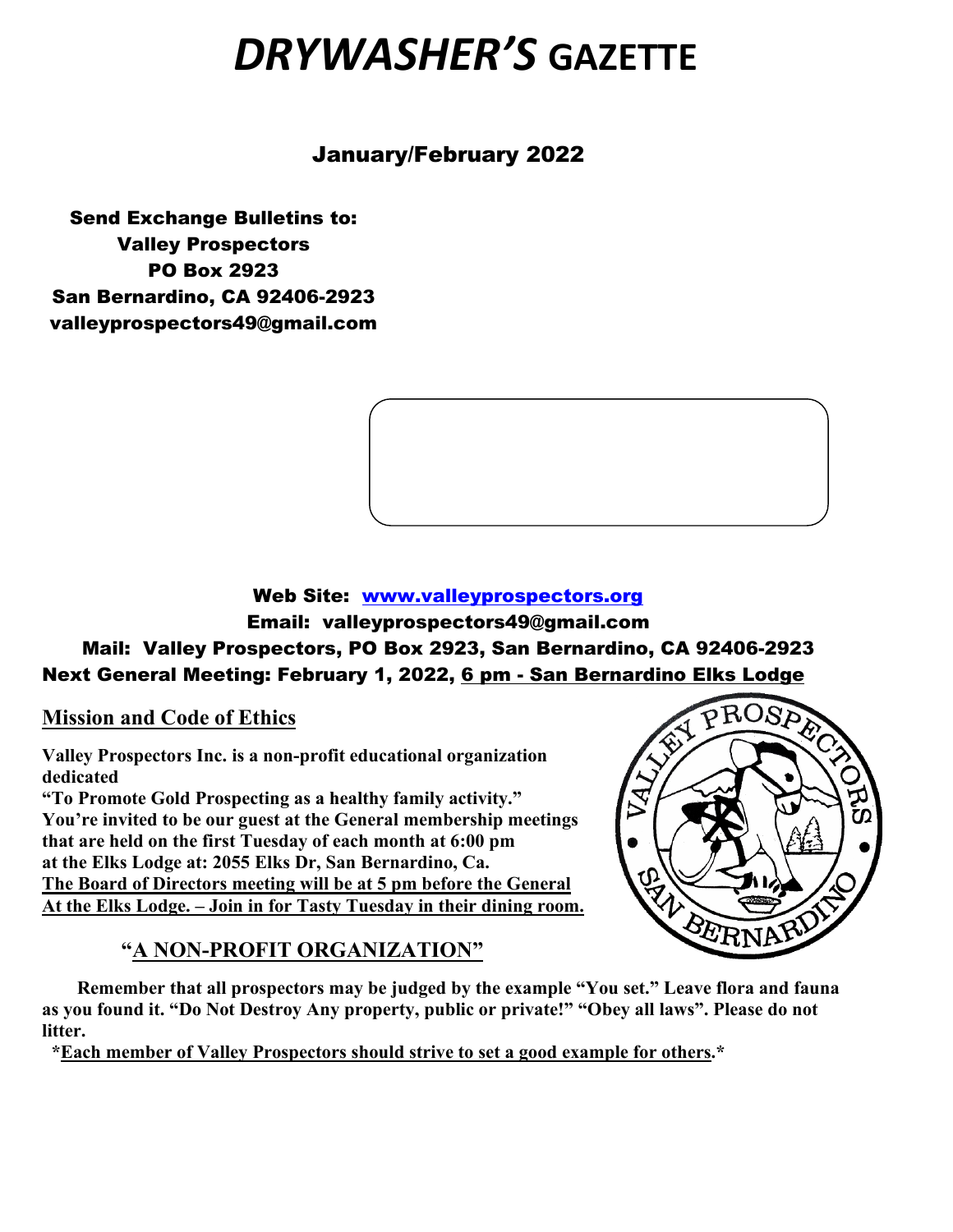| <b>Valley Prospectors Officers and Members-at-Large 2022</b> |                         |              |                     |                         |              |
|--------------------------------------------------------------|-------------------------|--------------|---------------------|-------------------------|--------------|
| <b>Executive Officers</b>                                    |                         |              | <b>Chairpersons</b> |                         |              |
| President                                                    | <b>Garry Devlin</b>     | 909-875-2090 | Apparel             | Vacant                  |              |
| <b>Vice President</b>                                        | <b>Tommy Purscelley</b> | 909-820-1898 | <b>Blood Bank</b>   | Lorraine Frost          | 760-868-6564 |
| Secretary                                                    | <b>Steve Schubert</b>   | 951-943-0535 | <b>Budget</b>       | <b>Lorraine Frost</b>   | 760-868-6564 |
|                                                              | Lorraine Frost          |              |                     |                         |              |
| Treasurer                                                    | (Life Member)           | 760-868-6564 | <b>CFMS</b>         | <b>Bural LaRue</b>      | 909-874-5664 |
|                                                              |                         |              |                     | Susan Birrell           |              |
|                                                              |                         |              | Courtesy            | Diane Railsback         | 760-954-1915 |
| <b>Board of Directors</b>                                    |                         |              | Editor              | Coreena Ross            | 530-274-1838 |
| <b>Susan Birrell</b>                                         | 760-954-1915            |              | Asst. Editor        | <b>Lorraine Frost</b>   | 760-868-6564 |
| John Bonson (Life                                            |                         |              |                     |                         |              |
| Member)                                                      | 909-794-4401            |              | Finds/Month         | <b>Bural LaRue</b>      | 909-874-5664 |
| Larry Kennedy                                                | 909-574-0863            |              | Lady Luck           | <b>Albert Naki</b>      | 909-733-6473 |
| <b>Bural La Rue (Life</b>                                    |                         |              |                     |                         |              |
| Member)                                                      | 909-874-5664            |              | 50/50               | Sherri Livingston       | 909-875-2090 |
| Stu Luce                                                     | 909-560-0474            |              | <b>Gold Sales</b>   | <b>Art Fairchild</b>    | 951-897-5433 |
| <b>Jill Molson</b>                                           | 909-887-8024            |              | Historian           | Vacant                  |              |
| Mike Muir                                                    | 909-882-9052            |              | Librarian           | Vacant                  |              |
| <b>Albert Naki</b>                                           | 909-733-6473            |              | Membership          | Andrea Frost            | 760-868-6564 |
| Katherine Naki                                               | 909-733-6441            |              | Name Tags           | Andrea Frost            | 760-868-6564 |
| Diane Railsback                                              | 760-954-1915            |              | Programs            | <b>Tommy Purscelley</b> | 909-820-1898 |
| <b>Bruce Sherman</b>                                         | 951-780-7715            |              | Refreshments        | Michelle O'Brien        |              |
| <b>Ernie Tovar</b>                                           | 909-492-4479            |              | Claims              | <b>Bob Dudley</b>       | 480-225-5013 |
|                                                              |                         |              | Show & School       |                         |              |
| <b>Alternates</b>                                            |                         |              | Rep.                | <b>Steve Schubert</b>   | 951-943-0535 |
| Joe Chavez (1)                                               | 909-553-1722            |              | <b>Wagon Master</b> | Varies by Outing        |              |
| Mark Lash (3)                                                | 909-792-4473            |              |                     |                         |              |
| Coreena Ross (2)                                             |                         |              |                     |                         |              |
| (Life member)                                                | 530-274-1838            |              |                     |                         |              |

#### **CLAIMS**

**The 2 Burro's Placer Claims** 20 acres **Coolgardie Placer Claim Harvey's Oro Rico** 120 acres **Gold Venture & Pickett #3 Placer Claims,** 20 acres ea. **Hungry Man 1, 2, 3, 4 and Chunker Placer Claims** 550 total acres **Indian Gulch and Indian Flat Placer Claim** 60 acres **Jackass 1, Placer Claim** 160 acres **Miner's Folly Placer Claim** 60 acres **Moriah Placer Claim** 15 acres **Pickett #2 Placer Claim** 30 acres **(Cajon Pass) Summit Placer Claim** 60 acres

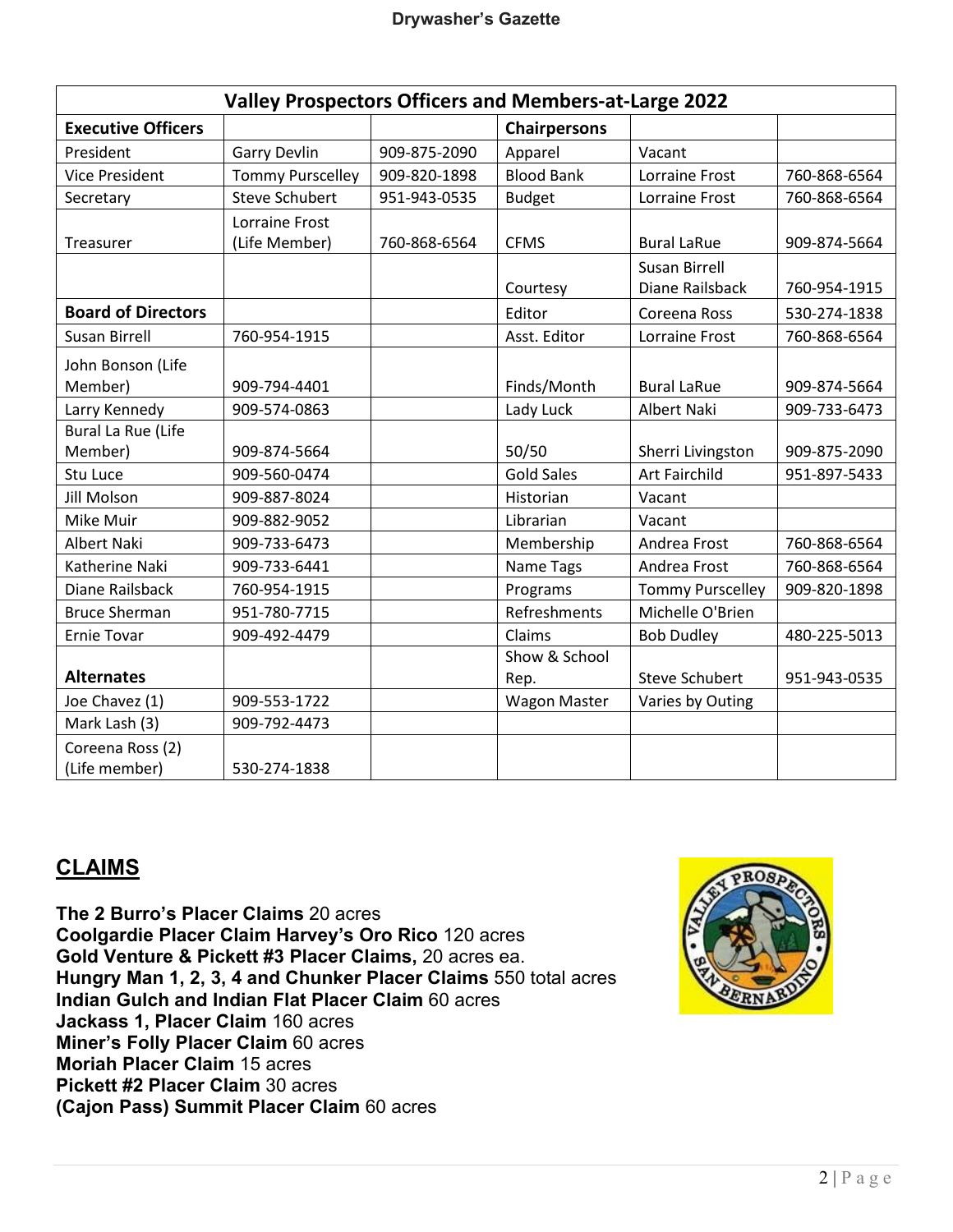#### **NEW CLUB MEETING DAY – FIRST TUESDAY OF EACH MONTH FROM 6-8 PM**

#### **2022 PREZ SAYS – Garry Devlin - January 2022**

Valley Prospectors President Message

Fellow Prospectors it was wonderful to see all that came out, and those on zoom. We had a great evening. We have quite the hall to meet in, we requested a room more private and larger, and the Elks provided. We had a few motions on the floor, and they all passed. Please read the minutes for what passed." I have a small space". There was a comment that was brought up on the floor. Why don't we have more gatherings, so we can learn how to do prospecting like they do in other clubs.

Good question.

So I am asking all of our member Prospectors. Who are willing to step up to the plate and take some responsibilities and when the weather is better, and Covid is under control. We can once again return to the club we once were before the fear.

I ask everyone to take a look at what you can do, what talents that you have to offer, because the teachers we have are each other. Like the shows that we do, Steve teaches you how to pan, so you can show others what you have been taught. The shows are coming up soon before you know it, they will all be over.

The planning meeting was excellent, and the food was mighty tasty. The budget was worked out, and our audit was completed.

Hope to see all of you, this month at the San Bernardino Elks Lodge. Thank you for this Privilege President Garry Devlin

#### **Membership Renewals - Now Due**

Be sure to renew your membership - still only \$40 annually - no later than January 31, 2022. A renewal notice was mailed to every member that needs to renew. You can send a check, pay online via PayPal (small convenience fee) or send \$40 via Zelle (Memo Name and Membership number on transaction) to [valleyprospectors49@gmail.com](mailto:valleyprospectors49@gmail.com) Email [valleyprospectors49@gmail.com](mailto:valleyprospectors49@gmail.com) if you have any questions.

At the January meeting, the members voted to invite past members whose membership has lapsed to be reinstated at the \$40 renewal fee. The \$100 reinstatement fee is waived. An email will be sent to all inactive members for the past five years, as approved. They have until March 31, 2022, to take advantage of this offer. The members felt due to Covid-19 restrictions and the worsening economy we should reach out to our valued past members.

#### **Blood Bank News – Lstream.org**

**CRITICAL BLOOD SHORTAGE**. Thank you to Bural La Rue for his recent donations to Lifestream. Your donations of blood were critically needed, and it is just another way for our club to support our community. If you can donate, mention **MVP** as our club code. You help so many people with your kind donation. https://www.lstream.org/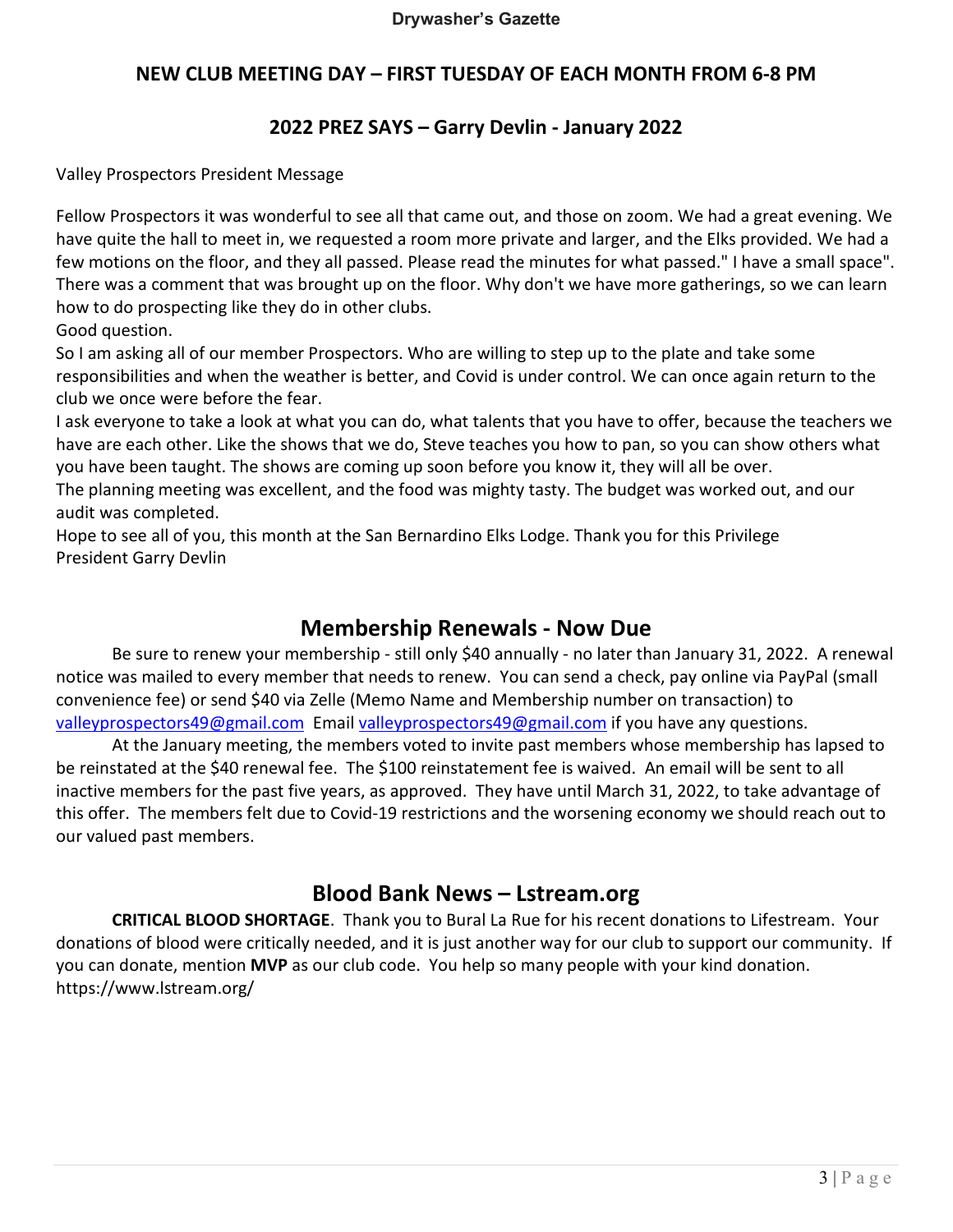## **February 1, 2022, 6 pm – 8 pm PST - General Meeting Zoom Information**

I want to invite those members who can't attend in person to join us via Zoom. **Please note the new meeting id and passcode.** Below is information to join a Zoom Virtual meeting if you have a computer. If you don't – no problem. You can join the meeting with your telephone – just call 1-669-900-6833, enter the meeting number and passcode and you will hear us all. Let's stay connected in 2022.

Join Zoom Meeting

<https://us02web.zoom.us/j/81123262617?pwd=cndNd1BOTGJqd2NubFhDd0I1NDdRUT09>

OR Call 1-669-900-6833 Meeting ID: 811 2326 2617 Passcode: 728291

#### **January 4th, 2022, Board Meeting Minutes**

Order: 5:10 rollcall 10 present 2excused 7absent. 15-minute break. The meeting resumed at 5;25. Minutes of the last meeting Lorraine  $1<sup>st</sup>$  Bruce  $2<sup>nd</sup>$  approved. Treasurers report by Lorraine Membership report by Andrea. Claims report: all claims recorded and fees paid. Courtesy: Susan, we need donated prizes. Club apparel: we need someone to chair this committee. Andrea Has a 3d printer that can make small items for sale. We need a wagon master chair to lead new Members out to the claims. Use the buddy system when going out to the claim for safety. Gold Sales: Art we need gold nuggets for the Feb. show raffle. 50/50 raffle: Sherri covid had an effect on Ticket sales. CFMS: Bural, CFMS antelope valley show May 6,7,8<sup>th</sup>. Library: we need a chair for the books. Historian: need a chair. Old business; Lorraine handed out new gate bars for 2022. New Business: Susan, the kids club wants to be called Minor Miners. Adjourn 6:10 pm. Minutes submitted by Steve Schubert.

#### **January 4th, 2022, General Meeting Minutes**

Valley Prospector General Meeting Minutes – January 4, 2022

The meeting was called to order at 6:20 pm. The Pledge of Allegiance was led by Steve Schubert. Courtesy: No guests. Minutes of the last meeting Art  $1<sup>st</sup>$  Calvin  $2<sup>nd</sup>$  approved. Outgoing Officers (2021): President Lorraine Frost, Vice-President Steve Schubert, Treasurer N/A, Secretary Judy Lepper. Incoming Officers (2022): President Garry Devlin, Vice-President Tommy Pursculley, Treasurer Lorraine Frost, Secretary Steve Schubert. Bank of America signatories will be Garry Devlin, Steve Schubert, and Lorraine Frost. Treasurers report by Lorraine, budget and club audit on January  $8<sup>th</sup>$ . 50/50 raffle: Sherri. Special raffles: gold nugget raffle in February. Refreshments: Michelle snacks, Lorraine cookies. Membership report by Lorraine, 281 family memberships. Wagon Master: Ernie gave a report on Thanksgiving outing, roads bumpy, next outing GPAA Show in February. Finds of the Month: Thanks Bural for chairing. Editor: Coreena Ross January 10<sup>th</sup> deadline. Claims report: all claims recorded and fees paid. CFMS report by Bural. Club Apparel: we need someone to chair this committee. Programs: No planned program, heard from members about their experiences on club claims. Serve Refreshments: 7:15 pm. New Business: Put the \$100 initiation fee into the general fund instead of claims fund for 1 year, Bural 1<sup>st</sup>, Art  $2<sup>nd</sup>$ , approved. Raise fee for PayPal to 5% to cover fees charged to the club. Invite old members, from the last 5 years, to rejoin for \$40, waiving the \$100 reinstatement fee through March 31, 2022, Lorraine 1st, Coreena 2nd, approved. Andrea has a small 3D printer, laser engraver, and CNC carver that can make small items for sale, looking for idea recommendations. Door Prize Winner: Mike Ryan. Badge Winner: Mark Lash, Brian. 50/50 Winner: Ernie. Motion to Adjourn: Art 1<sup>st</sup>, Andrea 2<sup>nd</sup>. Meeting adjourned at 8:10 pm. Minutes submitted by Steve Schubert.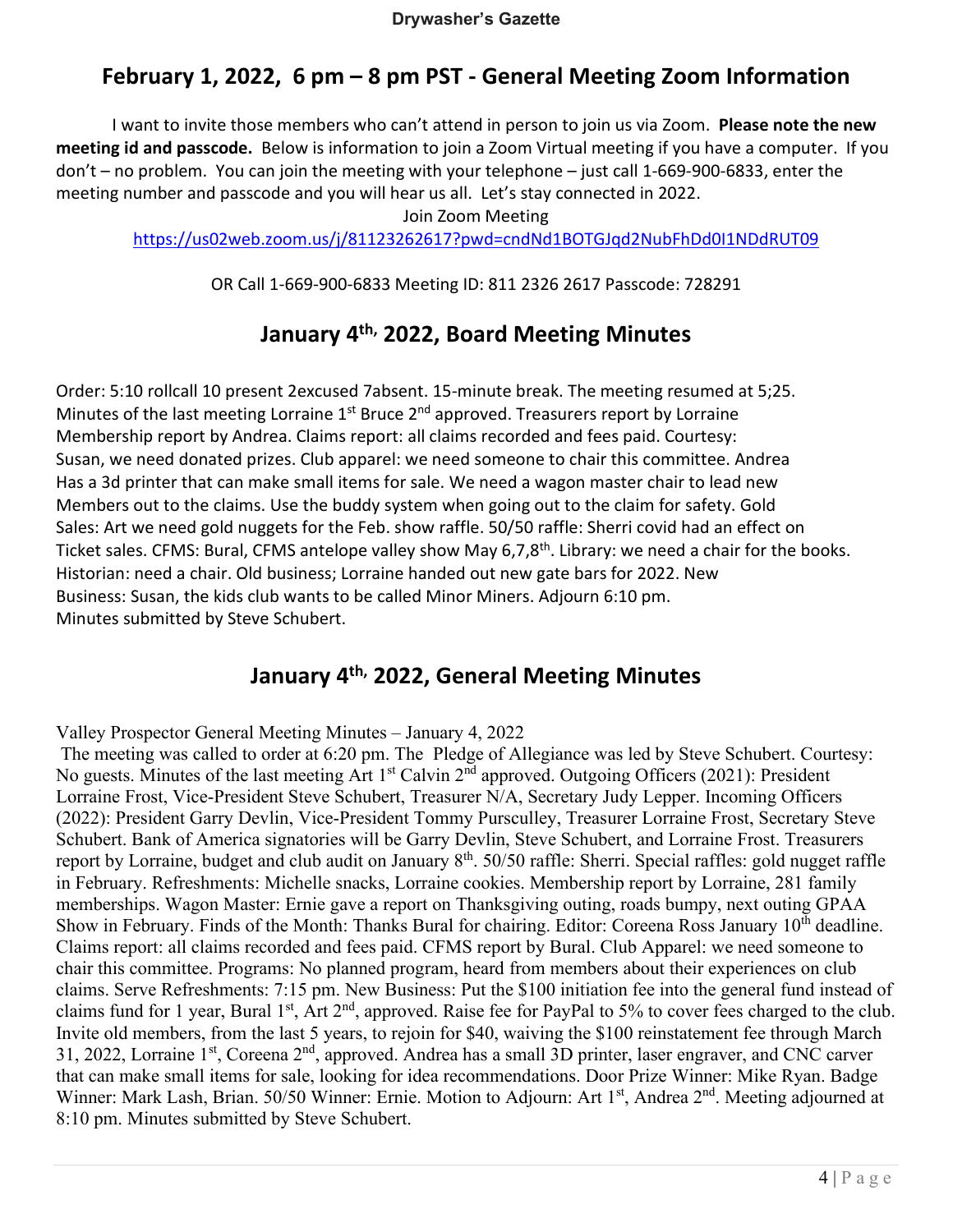If you have club outing pictures, articles please e-mail them to *valleyprospectors49@gmail.com*

## **Valley Prospectors Club Outing Schedule 2022**

| Jan 4          | VP General Meeting - San Bernardino Elks Lodge - 6-8 PM                     |  |  |
|----------------|-----------------------------------------------------------------------------|--|--|
| Jan 8          | VP Board 2022 Planning Meeting - Schubert's House - 1 pm                    |  |  |
| Jan 22         | Hungryman Hike - Meet at McDonald's - Hwy138 offramp at 9 am                |  |  |
| Feb 1          | VP General Meeting - San Bernardino Elks Lodge - 6-8 PM                     |  |  |
| Feb 5-6        | GPAA Gold & Treasure Show - Postponed to July 23-24 - See Below             |  |  |
| Feb 25-27      | $2Burros$ – on Sun, Feb $27th$ meet at 9 am Randsburg Jail for an escort to |  |  |
|                | the claim – Steve Schubert Wagonmaster                                      |  |  |
| Mar 1          | VP General Meeting - San Bernardino Elks Lodge - 6-8 PM                     |  |  |
| Mar 5-6        | Ventura Gem & Mineral Show - Ventura County Fairgrounds -                   |  |  |
|                | Sat $10-5 - Sun$ 10-4                                                       |  |  |
| Apr 5          | VP General Meeting - San Bernardino Elks Lodge - 6-8 PM                     |  |  |
| Apr 24         | Meteorite Hunting – Coyote Dry Lake in Barstow – Take Exit 189 off I15      |  |  |
|                | N toward Fort Irwin Rd – meet at 9 am just over the Bridge on Fort Irwin    |  |  |
|                | Road and Outer Hwy 15N - High clearance vehicle recommended                 |  |  |
| April 30       | Summit Saturday – Meet at McDonald's - Hwy 138 offramp at 9 am              |  |  |
| May 3          | VP General Meeting - San Bernardino Elks Lodge - 6-8 PM                     |  |  |
| <b>May 6-8</b> | <b>CFMS Gems, Minerals, Fossils &amp; Jewelry Show</b> - Antelope Valley    |  |  |
|                | Fairgrounds - Fri-Sat 9-5 - Sun 9-4                                         |  |  |
| May 20-22      | 2Burros - on Sat, May 21 meet at 9 am at Randsburg Jail for an escort to    |  |  |
|                | the claim $-$ Steve Schubert Wagonmaster                                    |  |  |
| Jun 7          | VP General Meeting - San Bernardino Elks Lodge - 6-8 PM                     |  |  |
| Jun $10-12$    | Big Bear Claims (Miner's Folly) – Meet at 9 am at Miner's Folly to          |  |  |
|                | caravan to Jackass 1 claim - Brian Teeling Wagonmaster                      |  |  |
| Jul 5          | VP General Meeting - San Bernardino Elks Lodge - 6-8 PM                     |  |  |
| Jul 15-17      | Big Bear Claims (Miner's Folly) – VP Member Appreciation Picnic at 12       |  |  |
|                | noon on Saturday, July 16 - food and games provided                         |  |  |
| Jul 23-24      | GPAA Gold & Treasure Show - Pomona Fairgrounds - Sat 10-5 - Sun             |  |  |
|                | $10-4$                                                                      |  |  |
| Aug 2          | <b>NO MEETING</b>                                                           |  |  |
| Aug 5-14       | VP Northern Claims - Union Flat Campground - VP Gathering on                |  |  |
|                | Aug 7th at Noon                                                             |  |  |
| Sep 6          | VP General Meeting - San Bernardino Elks Lodge - 6-8 PM                     |  |  |
| Sep 11         | Summit Sunday - Meet at McDonald's - Hwy 138 offramp at 9 am                |  |  |
| Sep 16-18      | Randsburg Claims (2Burros) – Old West Days – Sept 17-18                     |  |  |
|                | <b>Valley Prospectors may host a Gold Panning Booth</b>                     |  |  |
| Oct 4          | VP General Meeting - San Bernardino Elks Lodge - 6-8 PM                     |  |  |
| Oct 21-23      | VP Rendezvous - Ord Mountains, Barstow - All local prospecting and          |  |  |
|                | metal detecting clubs are welcome                                           |  |  |
| Nov 1          | VP General Meeting - San Bernardino Elks Lodge - 6-8 PM                     |  |  |
| Nov 12         | <b>Coolgardie - Meetup TBA</b>                                              |  |  |
| Dec 3          | VP Christmas Party - 11 am $-3$ pm - TBA                                    |  |  |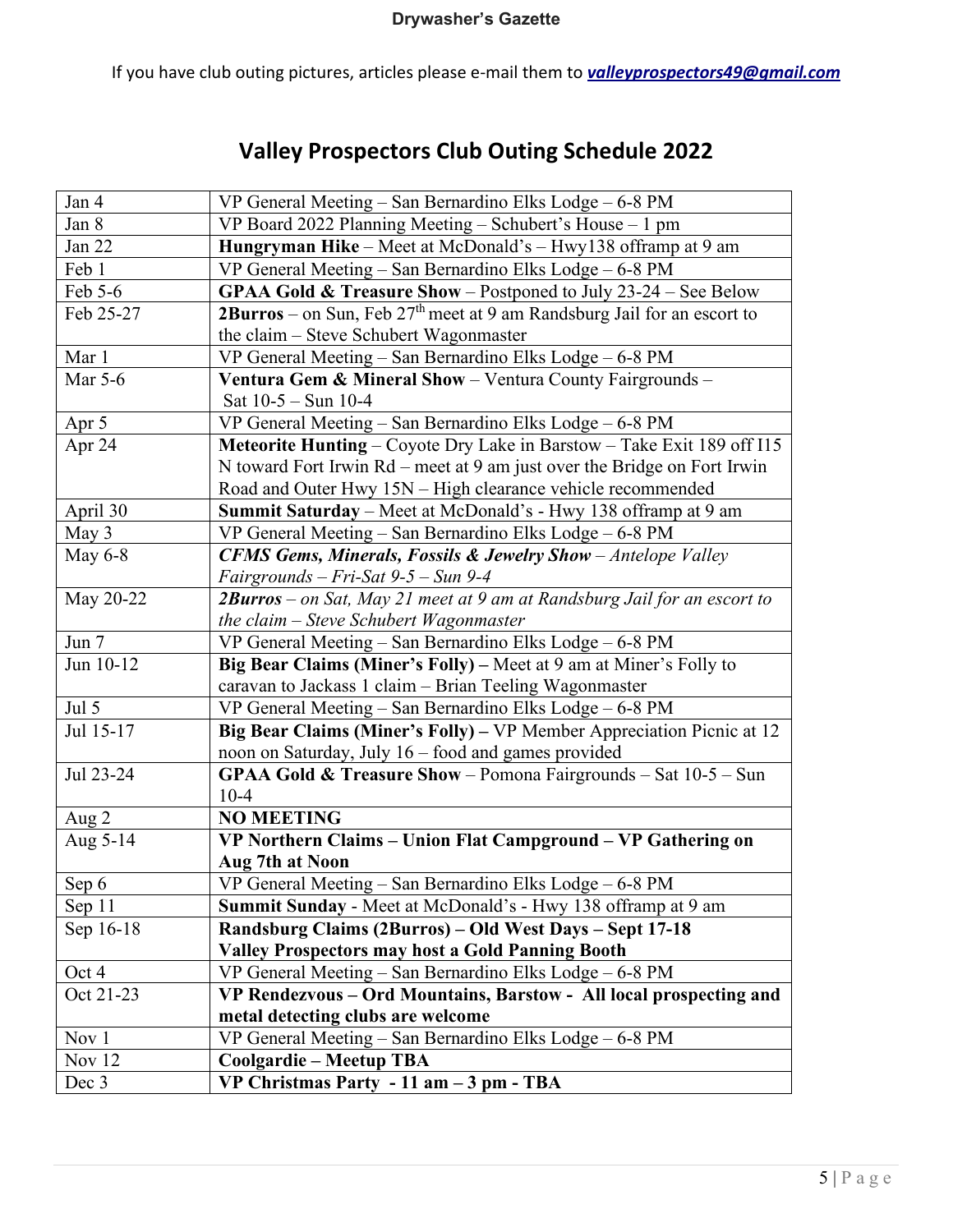#### **Minor Miners Events and Activities**

Our Minor Miners have spoken, and they have selected their new club name. We will be meeting at the club outings listed below. If you are a member of Valley Prospectors and have a Kindergarten-12th grade child or grandchild you would like to sign up for, please contact Susan Birrell-Diane Railsback at [birresus@yahoo.com.](mailto:birresus@yahoo.com) We will be working toward badges and the education of all things Rocks and Minerals!

Minor Miners events for 2022

Jan 22- Hungry Man Claim Metal Detecting - Rock Bingo for Minor Miners. Feb 27-Two Burro's Claim - We will have a Minor Miner activity. Apr 24-Meteorite Hunting in "Barstow" area We will use metal detectors and magnets. May 7- CFMS Gem Show- Panning for gold for Minor Miners and touring the free Rock and Gems show. ID rock scavenger hunt-bring a phone. June 11-Holcomb Valley Jack Ass 1 and Indian Gulch Claims- Rock Craft for Minor Miners. July 16- Miners Folley Claim- Club Picnic- Rock Craft, Gold Panning Techniques for Minor Miners. Aug 7-Union Flat Campground-Yuba River Hands-on sluice gold recovery for Minor Miners. Sept 11- Summit Claim Prospecting with the family. Rock/Mineral Bingo Oct 22- Ord Mountain Outing- Rock Talk and rock fun! Dec 3- Christmas Party for Members and Minor Miners.

This are what we have scheduled, so far! There will be more events coming Susan Birrell and Diane Railsback

## **59th Annual Ventura Gem, Mineral, Lapidary, and Fossil Show**

After a year off due to the pandemic, the Ventura Gem and Mineral Society is back! Ventura Gem and Mineral Society will hold its annual 59<sup>th</sup> show. The date of the show is March 5<sup>th</sup> and 6<sup>th</sup>, 2022. The time is Saturday 10:00 a.m. to 5:00 p.m. and Sunday 10:00 a.m. to 4:00 p.m. at the Ventura County Fairgrounds in Ventura, CA (10 West Harbor Boulevard). The show is free. Kids will enjoy varied activities and we will have a Gold Panning Station. See demonstrations of lapidary arts and exhibits from private collections of minerals, fossils, and lapidary work from throughout Southern California. Raffle prizes will be drawn at the end of the show and a silent rock auction will be held hourly. Fifteen plus dealers in fossils, minerals, lapidary equipment, slabs, etc., will be on hand along with the Second Hand Treasures Store featuring flea market items, used books, and

plants.

For more information or to enter a display contact, Jim-Bruce Thompson. His phone number is (805) 659-

3577

And his e-mail address is  $\frac{1}{i}$ braceth $\omega$ roadrunner.com.

For more information come and visit the Ventura Gem and Mineral Society website at vgms.org.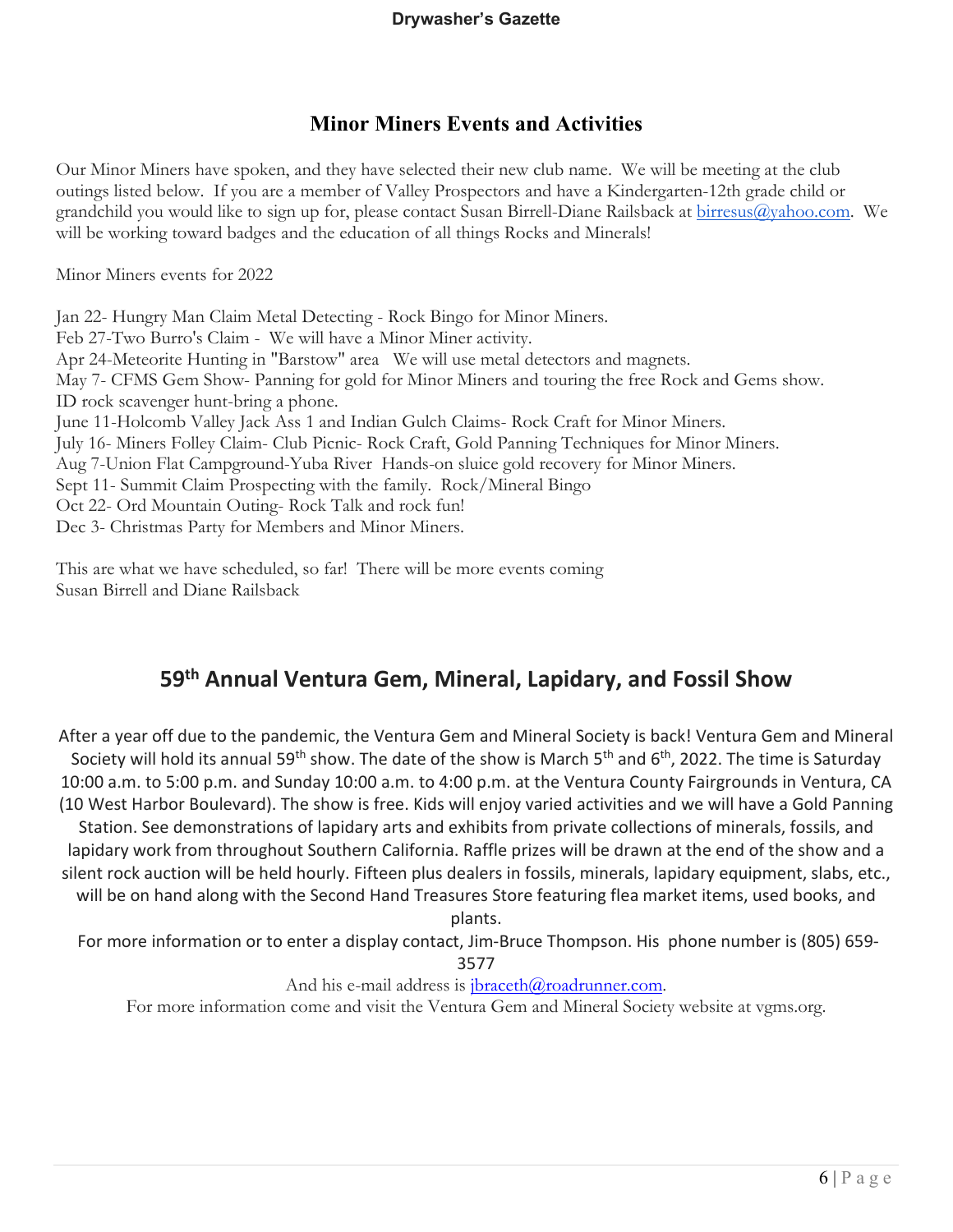## **Have you visited a Valley Prospector Claim lately?**

Be sure to submit your claim report. Our claim chair, Bob Dudley, uses this information to file our work assessment documents on an annual basis. You can submit the online form and it will be emailed directly to Bob so that Valley can record the claim work assessment. He will collect these throughout the year. Don't forget to report your Northern Claim visits too.https://www.valleyprospectors.org/claims/claim-report/

#### **Survival Gear on the Claims**

President Garry Devlin has a list of suggested essentials that should be kept in a car while going out prospecting on the Valley Prospectors Claims. Before you leave to go to a Valley Prospectors Claims here are some useful suggestions while out on the claims.

Tell a friend what claims you are going to and what time you will be returning from the claims. Make sure this person has the make, model, and license plate of your vehicle. Have your friend alert the proper authorities if you do not return from the claims.

The items that should be in your vehicle are a blanket, shovel, whistle, flashlight, non-perishable food such as fruit bars, peanut butter, crackers, payday candy bars, lifesavers, or jolly rancher candies, etc. 3 gallons of drinking water per day, Gatorade. A bucket, feminine pads for large cuts, duct tape, tie wire, first aid kit, jumper cables, toolbox, spare tire with air in the tire. A fully charged cell phone and a cell phone charger. A roll of quarters and some one-dollar bills for the coin-operated machines.

## **Campfire Permits on the Valley Claims**

Some of the Valley Prospector Claims require a campfire permit. The claims on the Yuba River require a campfire permit. Cal Fire has the permit process online and you need to watch a video and answer eight questions and you get the campfire permit for free. Here is the link for the campfire permit. [https://www.readyforwildfire.org/permits/campfire-permit/.](https://www.readyforwildfire.org/permits/campfire-permit/) Go check out the Cal Fire Website for more information about the campfire permit.

## **EARTH SCIENCE STUDIES**

By Tony and Sandie Fender As Reprinted by permission from CFMS January 2022 Newsletter

CFMS has been hosting a series of workshop/classes for about 40 years. There are two locations where these classes are held, one in Southern California at a location called Zzyzx near Baker on Interstate 15. The other is in Northern California at a location called Camp Paradise in the town of Strawberry Valley, north of Marysville. Zzyzx is normally held for one week in the spring, and Camp Paradise is held for two weeks in the late summer. Both locations include accommodations and three meals a day. There are evening programs including specialized demonstrations of techniques not otherwise included in the classes. Classes are offered in several disciplines within the lapidary and jewelry arts arena. These include lapidary, casting, basic silversmithing, advanced silversmithing, beading, enameling, precious metal clay, dichroic glass, wirewraping, chain maille and carving. Each discipline has an experienced teacher, the needed equipment and tools and usually materials necessary to make projects. I will try and send a write up on one of the classes each month.